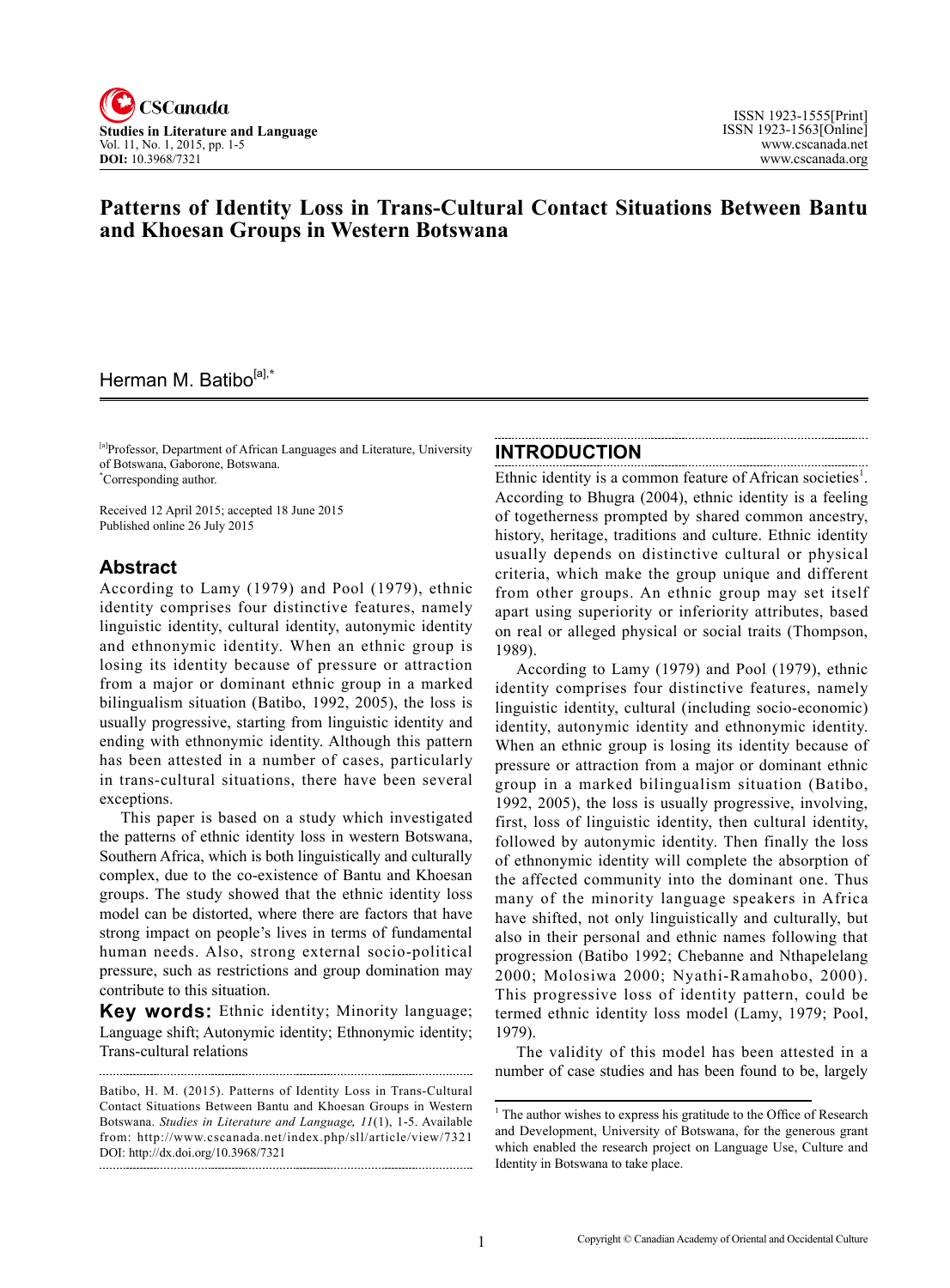consistent. These case studies include Welsh and Canadian French (Pool, 1979), Otjiherero-Mbanderu (Molosiwa, 2000), Naro (Visser, 2000), Shiyeyi (Nyathi-Ramahobo, 2000), Zaramo (Batibo, 1992), Khwedam (Batibo, 2010) and South African Hindi (Mestrie, 2002). In all these studies, the languages involved came from different origins, namely Indo-European, Bantu and Khoesan.

### **1**. **INVESTIGATING THE LOSS OF ETHNIC IDENTITY IN WESTERN BOTSWANA**

This paper attempts to examine the patterns of ethnic identity loss in western Botswana. Botswana is a small landlocked country in southern Africa, with a population of 1.9 million people (Botswana Central Statistical

Bureau, 2001). It has 28 languages belonging to Bantu, Khoesan and Indo-European families (Andersen & Janson, 1997). This study is based on an extensive sociolinguistic research project, which was carried out in western Botswana, from June to August 2014, to determine the patterns of language use, culture and identity. The aim of this article, as a product of that research, is mainly to find out if the patterns of language shift in this linguistically complex zone were following the ethnic identity loss model. In this zone, a hierarchy of languages is found, with varying social, economic and demographic status (Smieja, 1996). The speakers of many of these languages were gradually shifting to the more dominant languages at the higher level, thus progressively losing their ethnic identity. The languages found in this zone are listed in Table 1 below, as adapted from Botswana Central Statistical Bureau (2001).

**Table 1** The Status Hierarchy of the Languages of Western Botswana (After Batibo et al., 2003)<sup>2</sup>

| Hierarchy<br>level | Language                                                 | <b>Estimated no. of</b><br>mother-tongue speakers | Percentages of mother<br>- tongue speakers | <b>Status</b>                         | Main villages where<br>spoken |
|--------------------|----------------------------------------------------------|---------------------------------------------------|--------------------------------------------|---------------------------------------|-------------------------------|
| 1.                 | Setswana                                                 | 1, 335,000                                        | 78.6%                                      | National lang. and<br>lingua franca   | Most of Botswana              |
| 2.                 | Shekgalagari (represented by<br>Shengologa and Sheshaga) | 48,000                                            | 2.82%                                      | Lingual franca in<br>western Botswana | Hukuntsi Lehututu<br>Tshane   |
| 3                  | $!X\acute{o}\tilde{o}^1$                                 | 5,000                                             | 0.29%                                      | Localized                             | Zutshwa                       |
| 3                  | Nama                                                     | 1,000                                             | $0.006\%$                                  | Localized                             | Lokgwabe                      |
| 3                  | /Hasi                                                    | 300                                               | 0.002%                                     | Localized                             | Kang                          |

The main languages found in this zone were: Setswana, a Bantu language and Botswana's national language and main lingua franca; Shekgalagari, a Bantu language and main lingua franca in most of western Botswana, with several varieties, including Shengologa and Sheshaga; !Xóõ, a Southern Khoesan language, spoken mainly in Zutshwa; Nama, a Central Khoesan language, spoken mainly in Lokgwabe; and /Hasi, a Southern Khoesan language, related to !Xóõ, spoken mainly in Kang. The languages in Table 1 above were categorized in three levels on the basis of their social, economic and demographic status. Those at the lowest levels (mainly Khoesan, were under pressure from the languages above (mainly Bantu) to shift to the higher level linguistically and culturally. This process was taking place progressively.**<sup>2</sup>**

# **2. RESEARCH METHODOLOGY AND FINDINGS**

The data for this study were collected in western Botswana by using several methods, particularly a structured sociolinguistic questionnaire, which investigated the use of the local languages in the various domains, their transmission to the next generations, the attitudes of the speakers towards them, their vitality and the cultural practices associated with these languages. In addition, the study explored the patterns of identity loss and if such patterns followed the ethnic identity loss model. Other methods were also used in this study. These included interviews, proficiency tests and observations. About 50 informants were involved for each of the ethnic groups. The responses are summarized in Table 2 below.

<sup>&</sup>lt;sup>2</sup> English and Africans, although spoken also in this zone, as official and settler languages, respectively, were left out in this study, since they are not indigenous languages.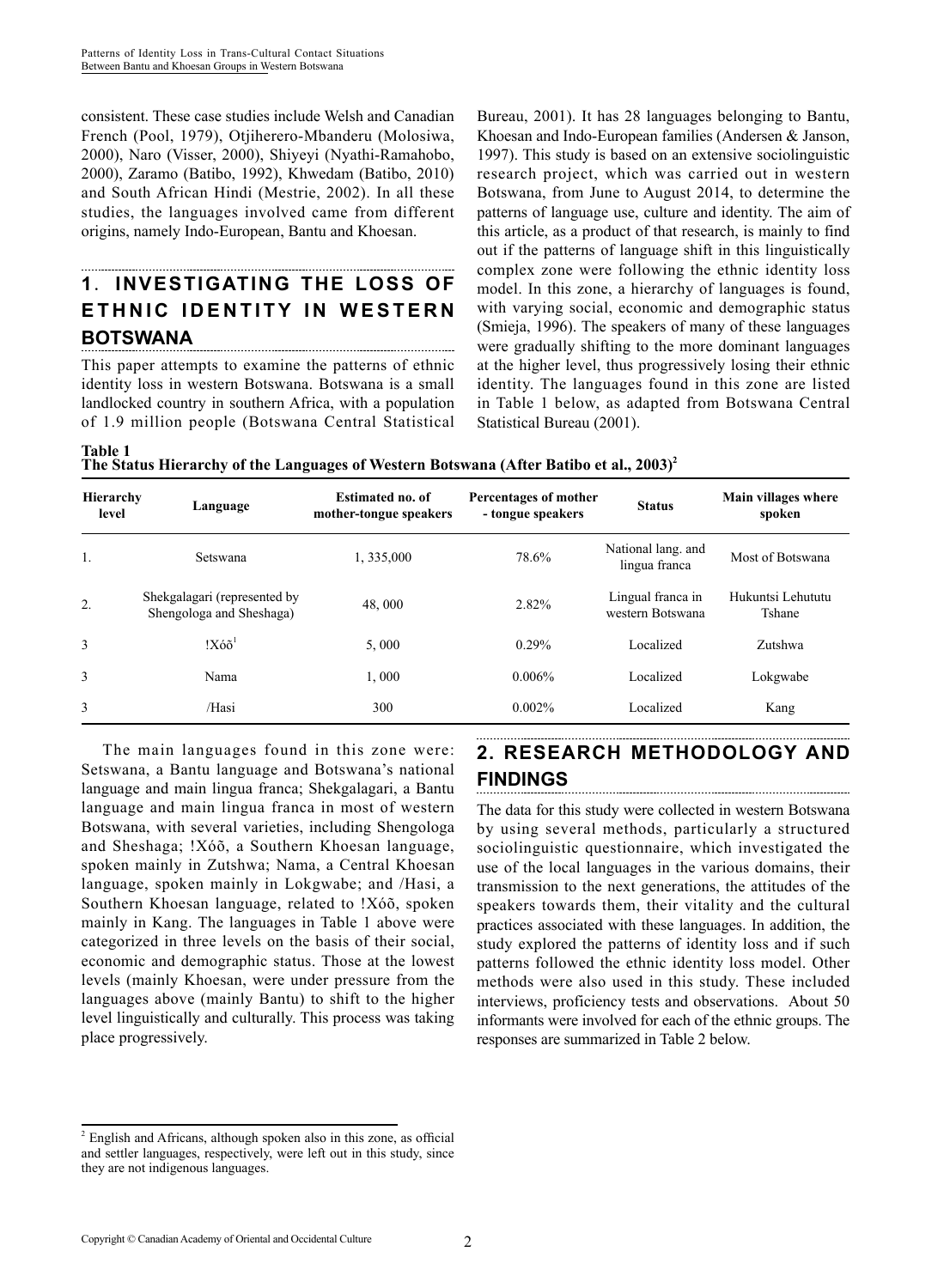| Table 2<br>The Patterns of Language Use, Cultural Practices and Identity Among the Speakers of the Languages of Western<br><b>Botswana</b> |
|--------------------------------------------------------------------------------------------------------------------------------------------|
|--------------------------------------------------------------------------------------------------------------------------------------------|

|                  | Theme                                                                                | Ngol. | Shaga | !X00 | /Hasi | Nama | Tswana |
|------------------|--------------------------------------------------------------------------------------|-------|-------|------|-------|------|--------|
|                  | Percentage of mother-tongue use in family                                            | 93    | 89    | 77   | 73    | 83   | 98     |
| 2.               | Percentage of mother-tongue use in settlement                                        | 86    | 66    | 56   | 52    | 59   | 100    |
| 3.               | Percentage of mother-tongue use in public affairs                                    | 44    | 39    | 19   | 20    | 18   | 87     |
| $\overline{4}$ . | Percentage of those who would like their children to learn<br>or speak mother tongue | 73    | 26    | 68   | 67    | 84   | 94     |
| 5.               | Percentage of ethnic based cultural practices                                        | 57    | 38    | 27   | 29    | 64   | 100    |
| 6.               | Percentage of ethnic based socio-economic activities                                 | 81    | 76    | 12   | 10    | 18   | 93     |
|                  | Percentage of ethnic based autonyms of informants                                    | 28    | 16    | 33   | 59    | 20   | 91     |
| 8.               | Percentage of preference for own ethnonymic identity                                 | 84    | 74    | 83   | 79    | 100  | 100    |

*Note.* Ngol. = Shengologa (a variety of Shekgalagari), Shaga = Sheshaga (a variety of Shekgalagari), Tswana = Setswana.

## **3. DISCUSSION OF FINDINGS**

From the data in Table 2 above, the following observations could be made:

Firstly, all the minority languages in this zone, namely, Shekgalagari (represented by Shengologa and Sheshaga), !Xóõ, /Hasi and Nama were generally very actively used by their speakers, especially in the daily activities of the family and the settlement. However one noticed the following:

- (a) The minority languages were not formally used in the public affairs, such as administration, education, judiciary or media. This is, presumably, because of the prevailing national language policy that the only publicly used languages should be English, as the official language, and Setswana, as the national language (Government of Botswana 1994). One of the outcomes of this policy was to confine the use of minority languages to family and settlement use, thus marginalizing them. As a result their speakers accord their low esteem and prestige.
- (b) There is a progressive shift of the minority language speakers towards the higher level languages. The speakers of the Shekgalagari varieties, namely Shengologa and Sheshaga, (Level 2) are gradually shifting towards Setswana (Level 1); and the most marginalized languages (Level 3), namely !Xóõ, /Hasi and Nama, towards Shekgalagari, which is the lingua franca of the area (Level 2).

Secondly, according to the findings of the study, most minority groups wanted their languages to be transmitted to the younger generation. The only exception was the Sheshaga speakers, who were fast shifting to Setswana due to the overwhelming pressure from Setswana dominance in the Kang area.

Thirdly, as it is the case with most other minority groups in Botswana, all the five ethnic groups are still practicing some of their traditional customs and beliefs. However, in many instances, they have adopted the mainstream Setswana cultural ways of life. Some of them, especially Shengologa and Nama are striving to revive many of the lost cultural practices, such as rituals and folklore. In the case of Shengologa, the group is struggling to disentangle itself from the painful historical experience of *bolatla* (serfdom) system, in which both Shengologa and Sheshaga groups were made serfs of Setswana speaking rulers for over two hundred years. During this period, many of the traditions and cultural practices were eroded (Gadibolae, 1993; Mautle, 1986; Monaka, 2014). On the other hand, the Nama speakers have kept much of their cultural practices vibrant, mainly due to the constant interaction with the Nama speakers in Namibia, a neighbouring country, where the language is actively spoken by more than 200,000 people (Auberger, 1990; Batibo & Tsonope, 2000).

Fourthly, both Shengologa and Sheshaga have maintained their traditional socio-economic way of life. This is because Shekgalagari, just like Setswana, are Bantu ethnic groups, whose main socio-economic activities are based on arable farming and animal husbandry. Hence, Setswana domination of Shekgalarhi did not affect their socio-economic way of life to any conspicuous extent. However, !Xóõ, /Hasi and Nama are Khoesan groups, which depend on hunting and trapping animals as well as gathering wild fruits and plants for livelihood. They traditionally depend entirely on land, as mother-nature. But, the Botswana government instituted a moratorium in 1997 and 2002, forbiding these indigenous groups from hunting, as the area was declared a national game reserve, under the name Central Kalahari Game Reserve (Saugestad 2004). Following this decree, all the inhabitants in the area were resettled in other areas, where houses, schools and other social services were made available. Another reason for the relocation, as explained by the Government, was to allow it to rationalize the use of land in the area. Although this move was meant to provide the affected communities with a modern way of life, it derailed them from their independent socioeconomic way of life and made them dependant on government. This resulted in serious frustration, despair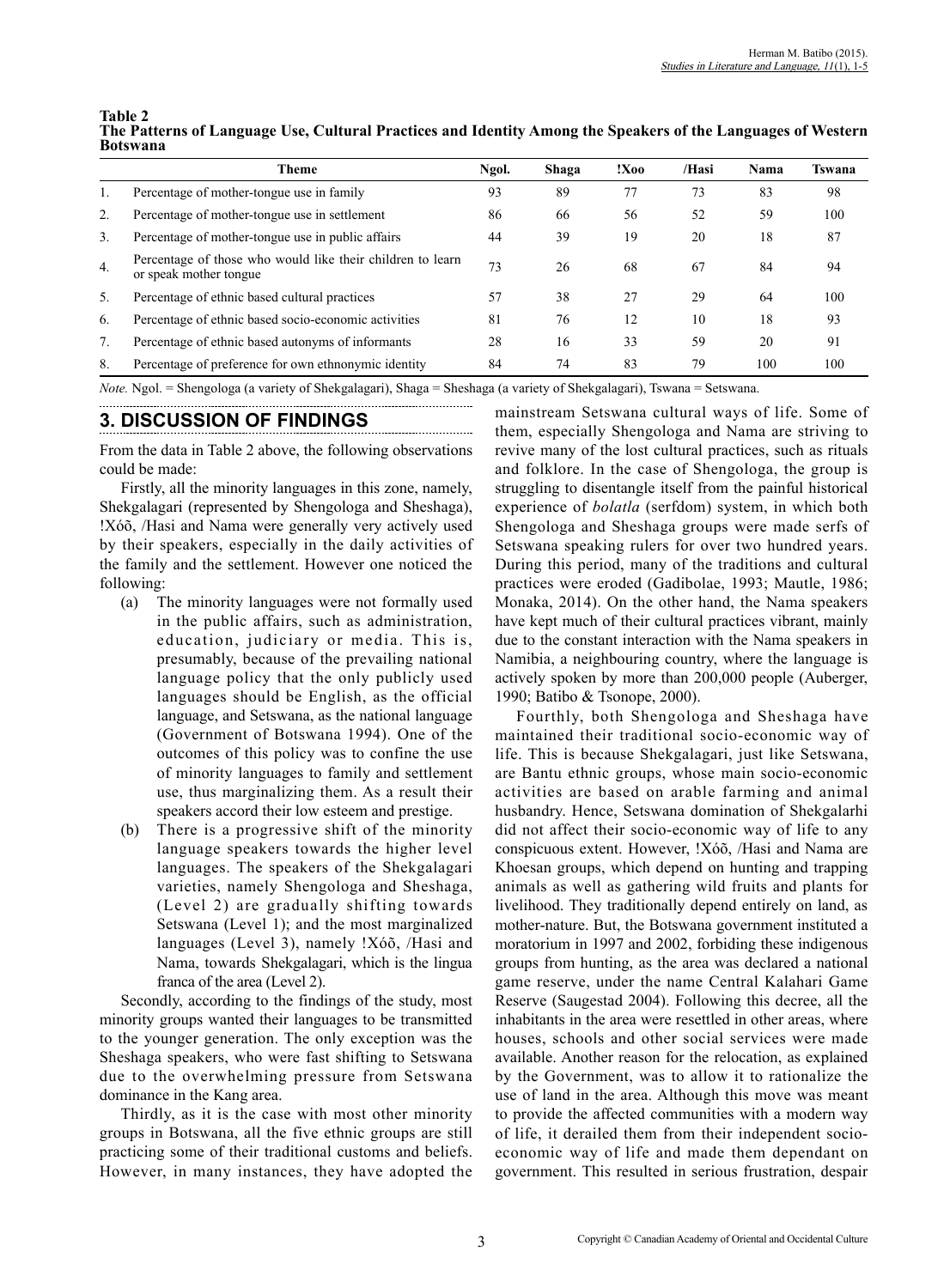and idleness. Many of them turned to alcohol abuse and abandoned much of their traditions, cultural practices and rituals (Nhlekisana, 2007)..

Fifthly, most minority groups have abandoned their personal names or giving children ethnic based names. This is mainly because of the historical stigma forced which has forced many ethnic groups to adopt Setswana or English names. Moreover, the emergence of many Setswana-based independent African Christian churches in the area, which brought strong spirituality, gave more focus on Setswana, as a language of the congregations. On the other hand, !Xóõ, /Hasi and Nama speakers seemed to prefer Setswana and English names as a way of camouflaging themselves ethnically, especially in public places, like schools, churches, clinics and government offices. Many of them had two names, an ethnic name used in the family and a Setswana or English name, which is used in public. The latter made it easy for other ethnic groups to pronounce or write the more familiar form.

Sixthly, all the minority languages have maintained strong ethnonymic identity. The fact that people assert their ethnic identity even where they have lost much of their languages, culture or personal names has been observed in other studies, which include Batibo (1992), Molosiwa (2000), Chebanne and Nthapelelang (2000), Molosiwa (2000) and Smieja (1996, 2003). This is true even with marginalized minority groups. From the above, it is

**Table 4**

possible to present the pattern of ethnic identity loss of the five ethnic groups (if one counts Shengologa and Sheshaga as separate entities) in western Botswana as in Table 3.

| Table 3                                             |  |  |
|-----------------------------------------------------|--|--|
| The Pattern of Ethnic Identity Loss of the Minority |  |  |
| <b>Groups in Western Botswana</b>                   |  |  |

|    | <b>Type of identity</b> | <b>Level of loss</b> |
|----|-------------------------|----------------------|
|    | Linguistic identity     | Relatively strong    |
| 2. | Cultural identity       | Highly eroded        |
|    | Autonymic identity      | Almost lost          |
|    | Ethnonymic identity     | Considerably strong  |

# **4. EXPLAINING THE DISTORTION OF THE ETHNIC IDENTITY LOSS PATTERN**

As seen in Table 3 above, the ethnic identity loss model was not followed, according to the outcome of the study. A closer look at the five communities involved reveals that all these ethnic groups, namely Shengologa, Sheshaga, !Xóõ, /Hasi and Nama, are in a crisis in that they have been denied some crucial basic needs, which would readily force them to change their lifestyles. According to Maslow's (1943, 1954) Theory of Human Motivation, the hierarchy of human needs can be presented as in Table 4 below:

| таріє 4<br>Maslow's Hierarchy of Human Needs (Maslow 1943, 1954) |                             |                                                                                                        |  |  |
|------------------------------------------------------------------|-----------------------------|--------------------------------------------------------------------------------------------------------|--|--|
|                                                                  | Physiological needs (basic) | They include air, food, water, sleep, shelter, excretion, etc.                                         |  |  |
| 2.                                                               | Safety                      | They include security of body, livelihood, morality, health, etc.                                      |  |  |
| 3.                                                               | Love/belonging              | They include friendship, family, sexual intimacy, etc.                                                 |  |  |
| $\overline{4}$ .                                                 | Esteem                      | They include self-esteem, confidence, achievement, respect, etc.                                       |  |  |
| 5.                                                               | Self-actualization          | They include creativity, spontaneity, problem solving, lack of prejudice,<br>acceptance of facts, etc. |  |  |

According to this hierarchy of human needs, a community is ready to alter its cultural way of life, including its socio-economic activities and self identity, if denied access to any of the fundamental needs. The speakers of !Xóõ, /Hasi and Nama depend traditionally solely on land, which is the source of their livelihood and habitat. Their livelihood is based on hunting and trapping wild animals as well as gathering fruits and roots. The Botswana government's removal or re-settling of the Khoesan groups from the Central Kalahari Game Reserve has therefore critically disabled them, as they see themselves as losing a basic necessity in their physiological life, which in turn triggers a sense of insecurity and despair. Their cultural identity has therefore been substantially disrupted, although the linguistic one is still intact. This situation has been experienced in other continents, where indigenous groups have been removed or re-settled from their traditional lands, such as the case of the aboriginals in Australia, whose frustration has also led them to abuse alcohol (Nkelekeng, p.c).

As for the Kgalagari groups (Shengologa and Sheshaga), their historical experience of *bolatla* (serfdom) in the hands of the dominant Setswana group has grossly affected their self-confidence and self-esteem, making them vulnerable to a sense of insecurity, both physically and psychologically. This has led them to turn to spiritual recourse in indulging in deep Christian practices. Since Setswana is regarded as the language of the Bible, given that until recently, the only local language in which the Bible was translated was Setswana and also most church activities were in Setswana. The extensive use of Setswana in church activities resulted in the adoption of Setswana religious names. Also, the inferiority complex caused by the historical legacy of serfdom made many members of this group to adopt Setswana cultural identity as a way of integration into the mainstream Setswana way of life. But, they have kept actively their linguistic identity as a way of selfpreservation and revival (Lukusa, 2000; Janson, 1995).